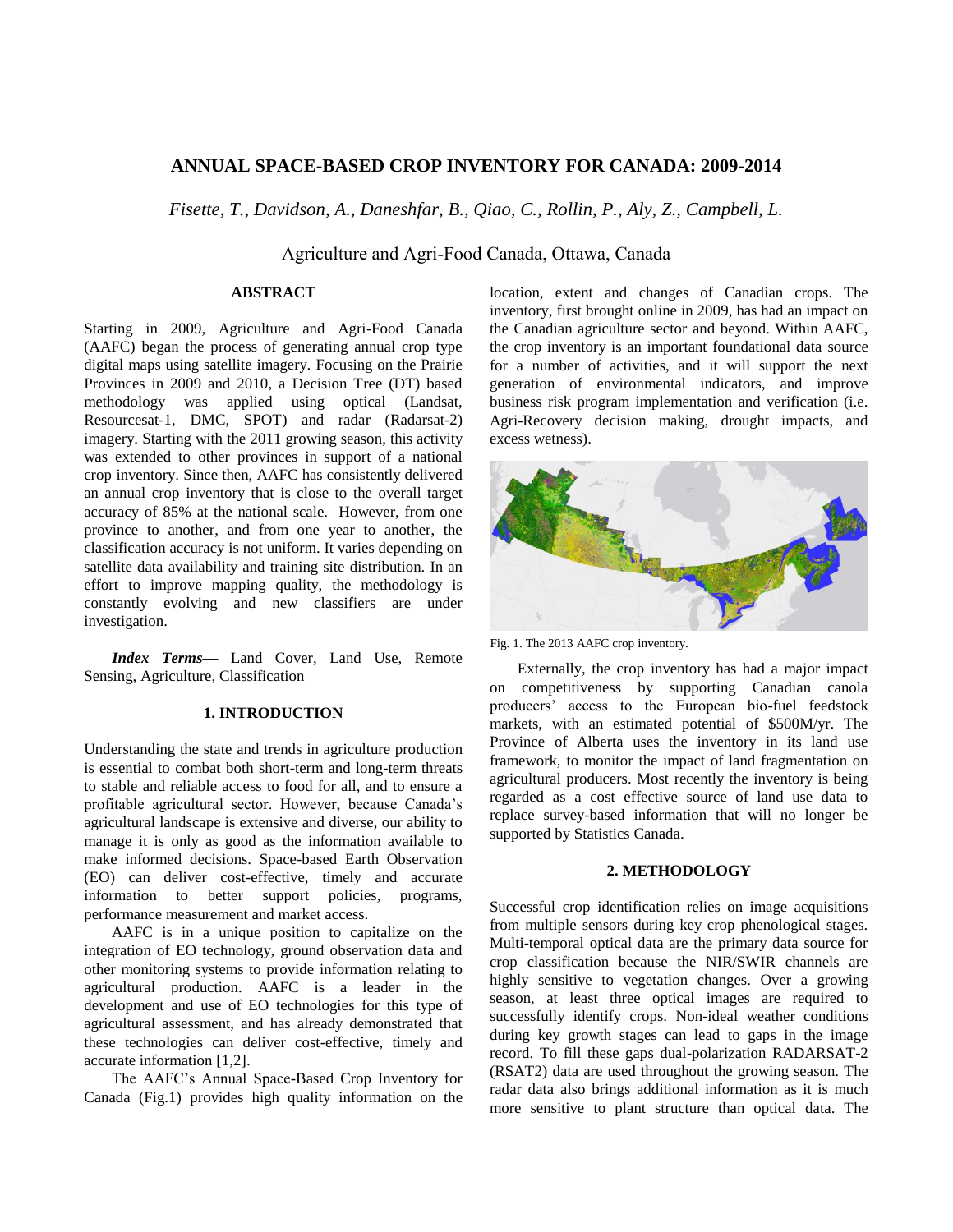ScanSAR mode, with its large swath (300 km) and moderate resolution (50 m), fits the agricultural landscape of the Prairie Provinces. Elsewhere, the finer resolution of the Wide mode (25 m) is better suited to narrow fields. The number of images used varies from year to year depending on available sensors (Fig.2). DMC (Disaster Monitoring Constellation) optical images have the advantage of covering very wide swath (650 km) at a 32/22 m resolution but its price remains an obstacle to its operational use. In 2012, due to the lack of affordable data, AAFC had to rely mostly on RADARSAT-2 data. To maintain crop map accuracy levels comparable to 2011, the number of radar images ordered more than doubled from 570 in 2011 to 1380 in 2012. By 2013, this number decreased slightly with the arrival of Landsat-8 data early in the growing season.



Fig. 2. Number and types of images used for classification (2011 to 2013).

In 2012, AAFC processed more than 2500 combinations of imagery in our classifier. Results have shown that a classification containing only one or two optical images can have its overall accuracy improved by up to 16% by adding dual-polarization radar images [3].

Ground truth information used in the model training and validation is critical to successful crop classification. Currently, crop insurance data are the most accurate, detailed and complete sources of information for geospatial crop type information in Canada. As such, AAFC gets data from crop insurance agencies in Alberta, Saskatchewan and Quebec. For provinces where insurance data cannot be accessed, ground-truth information is provided by point observations from AAFC staff or other provincial sources.

The mapping process doesn't require to mosaic multidate optical data so there is no need for atmospheric correction. If not already geometrically corrected, images were orthorectified using a 3-D multi-sensor physical model developed at the Canada Centre for Remote Sensing [4] and implemented in PCI Geomatica software. An automated cloud and shadow masking technique [5] is applied to every optical image. A gamma maximum-a-posteriori filter is applied on radar data to remove frequency noise (speckle) and resampled to 16-bit to reduce processing time. Alongtrack images of the same date are mosaicked together. This process allows the creation of large classification regions with more training sites.

The country is divided into regions that are classified independently. Each of these regions combines several optical and radar dates. Around 130 regions are defined nationally and the combination of imagery per region depends on many factors including: image overlap, cloud

cover, agricultural extent and training site distribution. Classifications are performed on a region-by-region basis because the dynamic nature of crop rotations, crop growth and harvest patterns create significant reflectance differences between adjacent satellite scenes within the temporal period encompassed by scene availability. Time series images are used for each classification in order to separate the various crops classes, as they have varying spectral characteristics over the growing season.

The DT method, as implemented in See5 software, is a multivariate model based on a set of decision rules defined by combinations of features and a set of linear discriminant functions that are applied at each test node. Decision boundaries and coefficients for the linear discriminate function are estimated empirically from the training data. The DT method was chosen because of its ability to handle discrete data, its processing speed, its independence of the distribution of class signatures, its interpretable classification rules [6,7] and its cost effectiveness. Advanced options such as pruning and boosting have also been incorporated into the decision tree classification process to improve the accuracy of the algorithm.

The classification process is divided into three iterations. The first iteration is updating the AAFC circa 2000 land cover to the current year. A random selection of training sites are gathered from across the land cover map and used as inputs to the classifier. The second iteration uses the current year training sites as inputs to the classifier, and is mapping only two classes: agriculture and grassland. The final iteration is the actual crop classification that is restricted to the agriculture extent of the previously created map. Within a region, clouds, overlapping and nonoverlapping areas must be processed independently as they will generate different rule sets. One of the See5 outputs is a thematic layer partitioning the scene into homogenous zones representing these areas. These zones contain crop accuracy values estimated from the validation data.

For each classified region, the multi-temporal optical bands are inputted in to the eCognition segmentation algorithm that derives polygons (object primitives). A spatial scale of 10 was found to be a good compromise between the number of objects and individual field representation. The polygons are imported into the ESRI ArcGIS Spatial Analyst module and a majority zonal statistic was calculated on the per pixel classification. This assigned the majority class value within each object primitive to the entire polygon. That step improves the overall accuracy by about 5%. Classification regions are then mosaicked together through an automated process that prioritizes zones with higher accuracies in overlapped areas.

## **3. DISCUSSION**

For AAFC, assessing map accuracy over the years and across Canada is important to improve the quality of the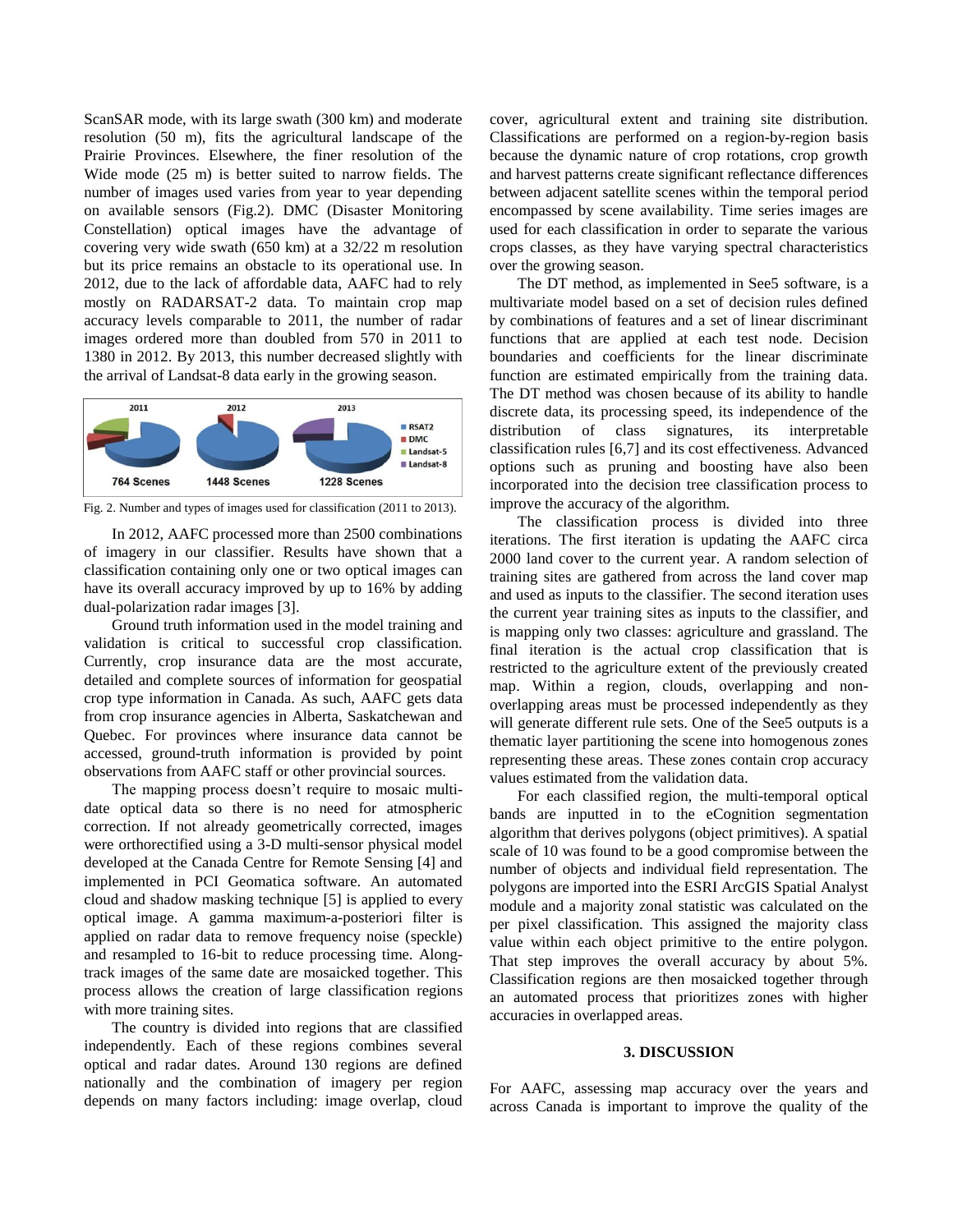product. For such a large scale however, it is not an easy task to describe the accuracy. The error matrix is the most common way of expressing the accuracy of image classifications and has been criticized for not providing any indication of the spatial distribution of errors [8]. The accuracy evaluation of the annual crop inventory is done through several approaches.

## **3.1. Product Accuracy**

The overall crop accuracy shows a lot of variation from one province to the other (Table 1). This can be explained by several factors that are encountered during the acquisition and processing of the data. Firstly, the ground data acquisition is made on a per-province basis. The density and quality of training sites is not homogeneous across Canada. Accuracies for Provinces where we have access to crop insurance data are usually very stable through time. This is the case for Alberta, Saskatchewan and Quebec, with yearly accuracy variation not exceeding 6%. Secondly, in some areas, cloud cover is significant enough to limit the amount of available spectral information. Additionally, crop classes such as the cereal sub-categories (barley, oats, wheat, etc.) have been aggregated into a single cereal class in all provinces except for Alberta, Saskatchewan and Quebec. This results in class discontinuities between provinces. At the national scale, when combining all provinces together, the year 2012 has the lowest crop overall accuracy (83.9%). The poor optical data availability for that year, did not allowed us to reach our 85% accuracy goal.

| <b>Provinces</b> | <b>Overall Accuracy (Per Year)</b> |       |       |       |       |
|------------------|------------------------------------|-------|-------|-------|-------|
|                  | 2009                               | 2010  | 2011  | 2012  | 2013  |
| PEI              |                                    |       | 67.5% | 78.7% | 87.9% |
| <b>NB</b>        |                                    |       | 88.1% | 88.0% | 87.3% |
| <b>NS</b>        |                                    |       | 64.2% | 89.9% | 74.2% |
| <b>OC</b>        |                                    |       | 81.4% | 81.8% | 87.5% |
| <b>ON</b>        |                                    |       | 80.8% | 76.2% | 88.2% |
| MВ               | 80.0%                              |       | 79.0% | 85.9% | 85.4% |
| SK               |                                    | 88.3% | 87.1% | 82.4% | 86.5% |
| $\bf AB$         |                                    |       | 87.7% | 88.4% | 89.9% |
| ВC               |                                    |       |       |       | 79.2% |
| Canada           | 80.0%                              | 88.3% | 85.3% | 83.9% | 86.0% |

Table 1. Overall crop accuracies per province and per year.

During the classification process, the overall crop accuracy value is calculated for each unique imagery date combination. These accuracies are fundamental to the mosaic process as they prioritize higher accuracy regions over lower accuracy regions. When mapped, that accuracy data provides a very detailed representation of the spatial variations in crop accuracy. Figure 3 shows this information at the national scale for the year 2013. The accuracy is very heterogeneous across the country, with the exception of a large area over the provinces of Alberta and Saskatchewan. For this area, the availability of cloud-free landsat-8 imagery

and the proper distribution of training sites, contributes to the accuracy's consistency which varies between 85% and 90%. Elsewhere, in most cases, regions with low accuracy can be explained by the poor availability of Landsat-8 data (presence of clouds). This is the case for the Maritime Provinces, where some crop classes had to be combined into generic classes in order to improve the accuracy. The analysis of these maps over several years will allow AAFC to identify recurring patterns and thus adjust our mapping approach.



Fig. 3. Spatial distribution of the overall crop accuracy (year 2013).

### **3.2. Comparison with Census of Agriculture**

Census of Agriculture data collected by Statistics Canada in 2011 was compared to our crop inventory for the same year. For majors crops (forage, cereals, oilseeds), the cultivated areas from the AAFC inventory are 7% to 14% higher than the census (Fig.4). For less common crops, with the exception of corn and fruits, the area estimated by AAFC can be greatly underestimated: 71% for fallow and 63% for pulses (Fig.5). At the national scale, the AAFC inventory overestimates the agriculture area by 15% compared to the 2011 Census of Agriculture.



Fig. 4. Areas comparison between the AAFC Crop Inventory (CI) and the Statistics Canada Census of Agriculture for the major crops in 2011.

Those differences might be explained by the number and distribution of training sites. Quality of the results depends crucially on the adequacy of the training data to represent the classes [9]. The impact of the distribution of training sites on the accuracy of a classification has been the subject of a joint study between Statistics Canada and AAFC. The results show that the distribution of training